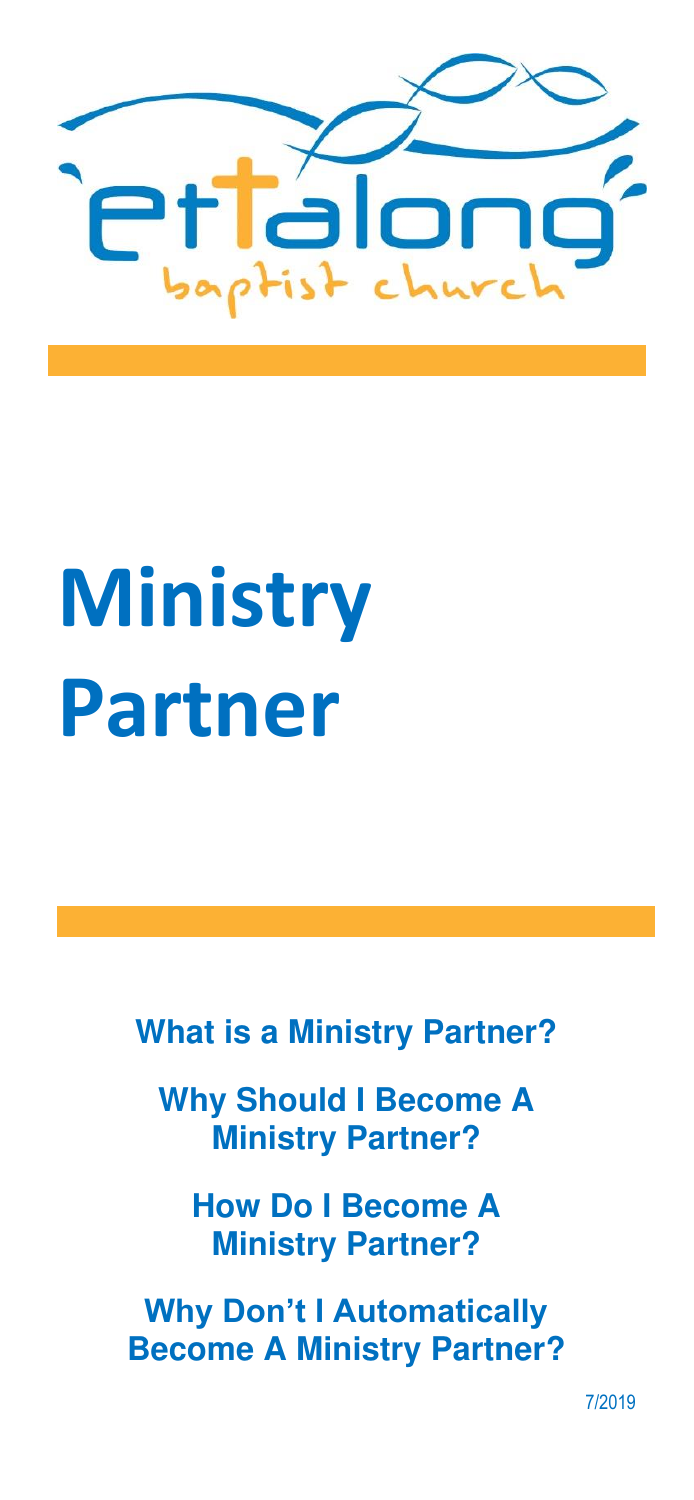## **Every Christian is a member of God's Church!**

We are parts of the body of Christ and he is our head.

*(Ephesians 1:22-23)*

Every person who has accepted Jesus Christ as Lord and Saviour, and is a part of Ettalong Baptist Church, is a member of the church.

*(Acts 16:31, John 14:6, Ephesians 2:19-22, Revelation 21)* 

## **Who Is A Ministry Partner?**

Ministry Partners are active in the implementation and fulfilment of the church's vision, purpose and values, and provide a place of accountability and support in ministry oversight.

Within the Scriptures there are many metaphors used to describe the church. Images such as: 'the body'; 'living stones'; and 'royal priesthood'. Ministry Partners recognise that ministry is to be engaged in by all believers, not iust 'the paid professionals'.

The redemptive potential of Ettalong Baptist Church will never reach fulfilment unless we all capture vision, carry out the purpose and are committed to the church's values.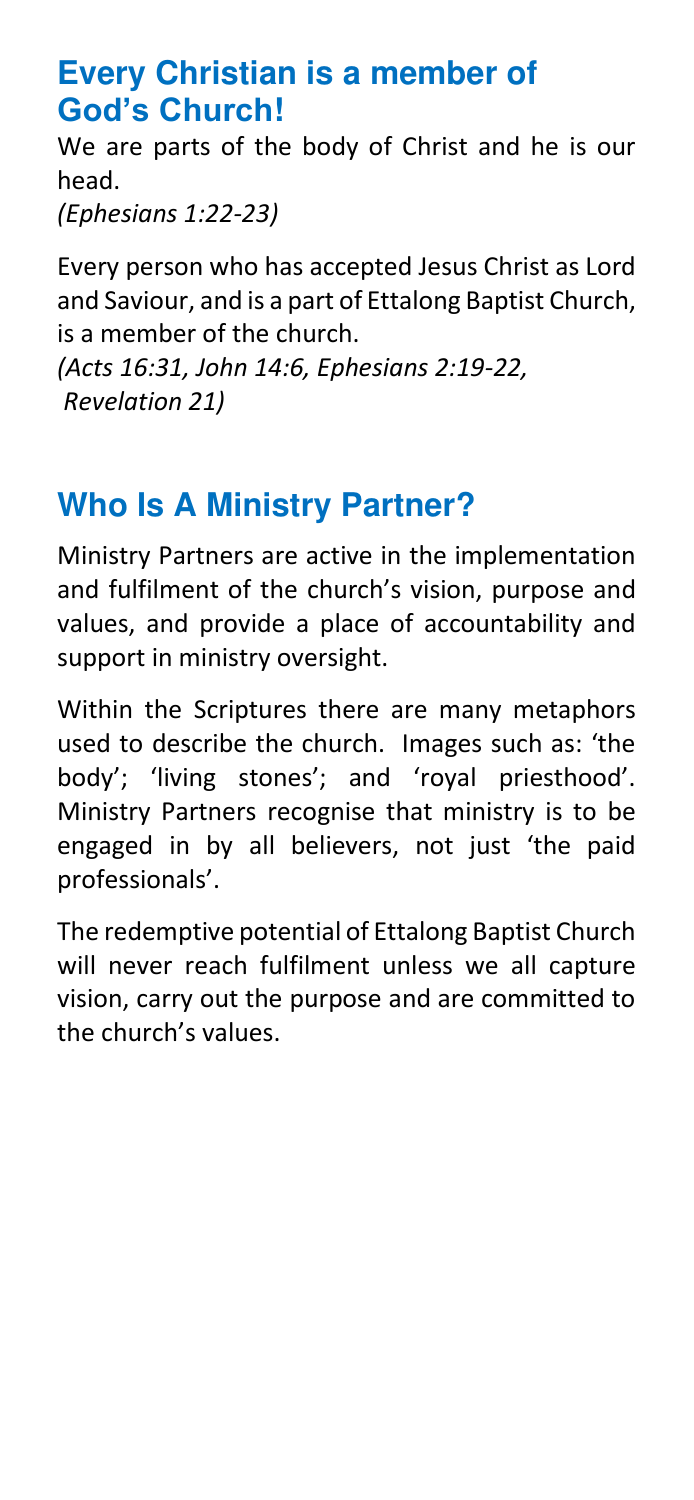## **Why Should I Be A Ministry Partner?**

#### **There are 3 parts of the Christian life:**

#### 1. **Believe -**

*"BELIEVE on the Lord Jesus Christ and you will be saved" Acts 16:31*

#### 2. **Belong -**

*You are a member of God's very own family…and you BELONG in God's household with every other Christian!" Ephesians 2:19*

#### 3. **Become -**

*From the very beginning God decided that those who come into Him…should BECOME like his Son…" Romans 8:29* 

We will not get the most of what God offers us unless we encompass all three parts in our walk with Him.

If we want to fully experience a sense of BELONGING in the Church, God's household, and continue to grow to BECOME more like him, then we need to commit to partnering together for Him. It is not enough just to have a personal faith and treat the church as a kind of club for our souls.

## **What Are The Benefits Of Being A Ministry Partner?**

- 1. It identifies me as a member of God's people, a genuine believer. *Eph. 2:19, Rom. 12:5*
- 2. It provides me a spiritual family to support and encourage me. *Gal. 6:1-2, Heb. 10:24-25*
- 3. It gives me a place to discover and use my gifts in ministry. *1 Cor. 12:4-27*
- 4. It places me under the spiritual protection of godly leaders and fellow members. *Heb. 13:17, Acts 20:28-29*
- 5. It gives me accountability I need to grow. *Eph. 5:21*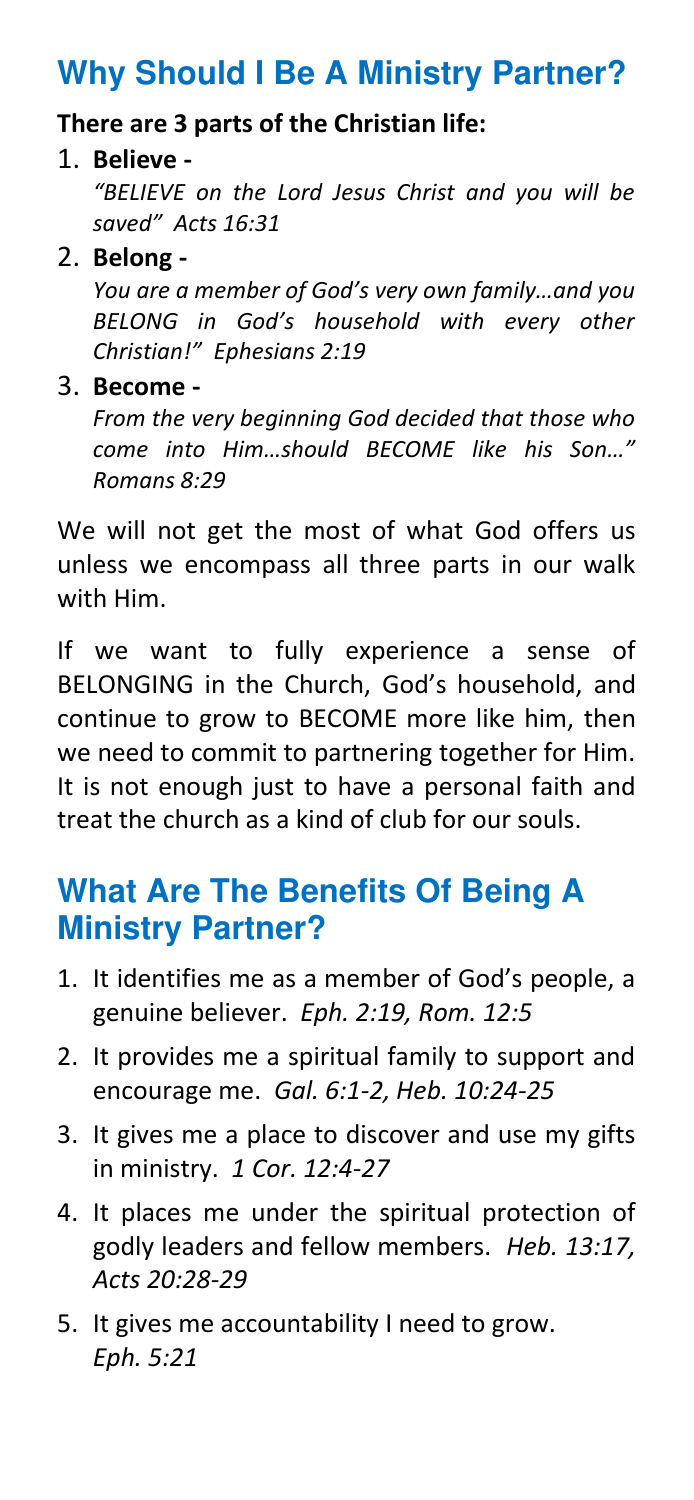## **What Are My Responsibilities As A Ministry Partner?**

When I am a Ministry Partner I have a responsibility to hold fast to the following objects found in the constitution of the church:

- 1. To assemble regularly for the public worship of God.
- 2. To maintain in ourselves and inspire in others an active spiritual growth.
- 3. To do my part in proclaiming the truths of the Bible by which people experience salvation, and lead those who believe, into membership of the Church, and to become fully committed Ministry Partners themselves.
- 4. To do my part in promoting Christian love to all people.
- 5. To do my part is proclaiming the gospel and Lordship of Jesus Christ to all.
- 6. To do my part in financially supporting the church using the biblical precedent of the tithe as a goal to reach or exceed.
- 7. To do my part in assisting all people who are in need.

## **Being a Ministry Partner gives me an opportunity to publicly demonstrate my commitment to God.**

Our Church Constitution sets out in detail what Ministry Partners shall engage in, and what type of person we should aim to be as ministry Partners. We call this our SHAPE<sup>1</sup>. Ask for your copy, or find it on our website.

<sup>1</sup>SHAPE is an acronym for Spiritual Gifts, Heart (or passion), Abilities, Personality, Experience.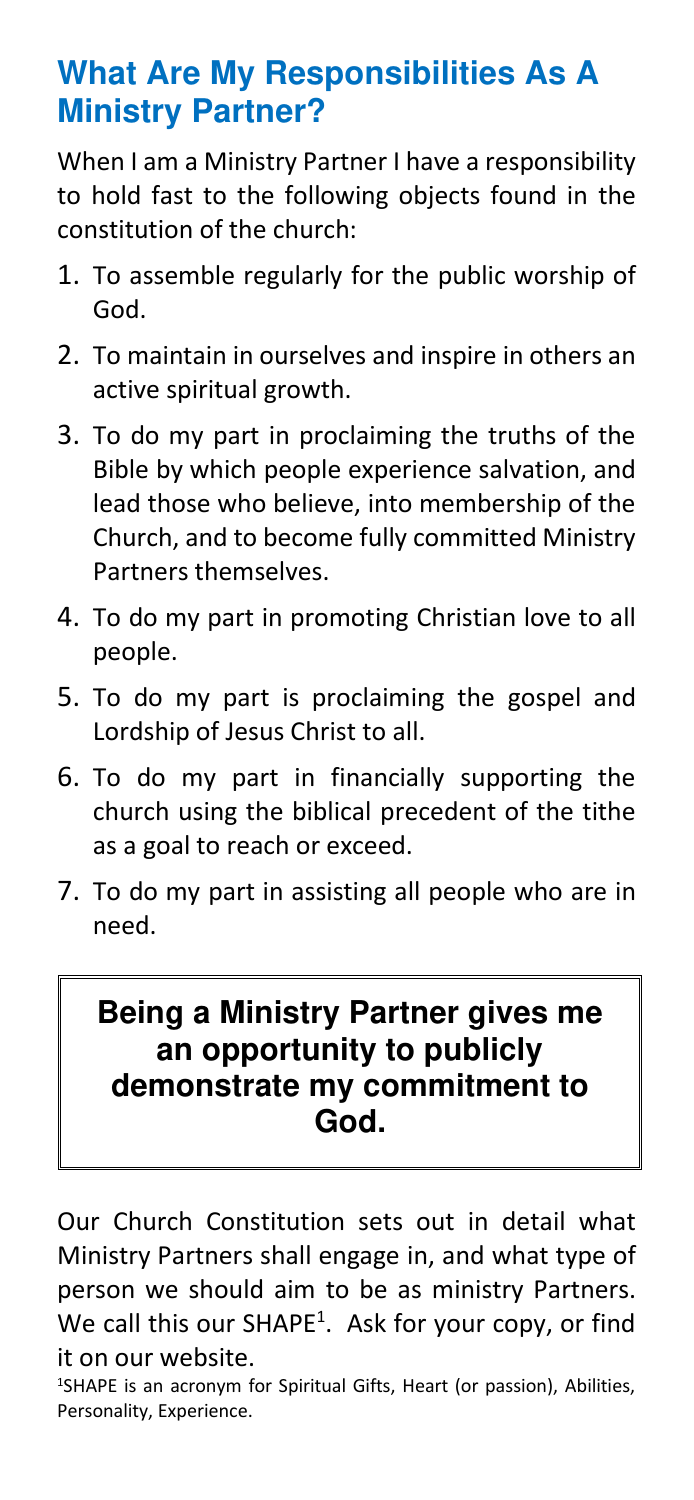## **Why Don't I Automatically Become A Ministry Partner?**

At Ettalong Baptist Church we believe being a Ministry Partner needs to be taken very seriously. We believe that it is only right for a person who is 100% committed to God and his church to be a Ministry Partner. Therefore I can only become a Ministry Partner when:

- 1. I demonstrate in my life that I am walking everyday with Christ Jesus as my Lord.
- 2. I have made a public pronouncement of my faith through Baptism as a believer.
- 3. I hold to the doctrines agreed upon by the Church.
- 4. I take the initiative to ask the Church that I may become a Ministry Partner.

## **How Do I Become A Ministry Partner?**

- Speak to a Pastor, a member of the Welcome Team or the Church Secretary and tell them that you would be interested in being a Ministry Partner.
- Two current Ministry Partners will visit you. They will explain to you the Church's Constitution, and explain the responsibilities of being a Ministry Partner (as has been briefly set out in this pamphlet).
- Your request to be a Ministry Partner will then be considered by the elders and affirmed by a vote at a church congregational meeting.